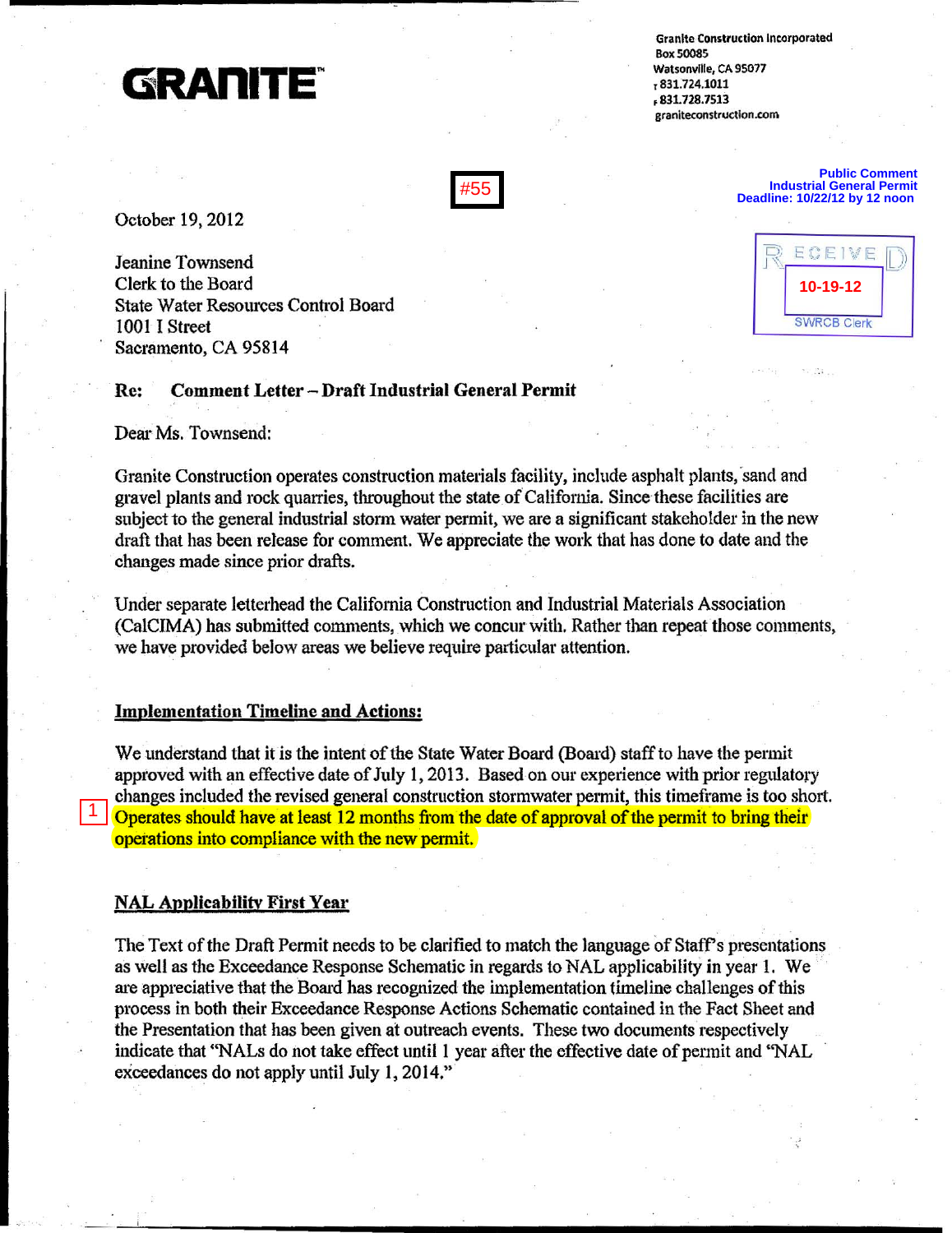$\vert 2 \vert$ The language of the Draft Permit itself does not seem to fully explain the intent of not applying the NALs in year one and fails to note that Operations will remain at baseline status in the first **year.** To clarify this, the Board should change XII A. 2 as follows;

> "2. Dischargers are not required to initiate Levell ERAs for storm water samples collected prior to July 1, 2014 and will stay at Baseline Status for storm water samples collected prior to July **1,2014** ."

# **QISP Training / Eligibility:**

As part of the  $\overline{3}$  lementation of the general construction stormwater permit we trained dozens of employees to be **QSDs** and **QSPs.** These professionals should also be eligible to serve as **QISPs.** Stormwater management principles on construction sites are very similar to our construction materials facilities. One set of certifications should be adequate for both permits.

As such we believe IX. A I should be modified as follows:

2<br>
The language of t<br>
the NALs in year<br>
year. To clarify the<br>
"2<br>
"2<br>
coloring /<br>
"2<br>
coloring<br>
Sand Construction mate<br>
As part of the 3<br>
of employees to believ<br>
OISPS. Stormwate<br>
construction mate<br>
As such we believ<br>
"1. "1. A Qualified Industrial Storm Water Practitioner (QISP) is a person that is either the Discharger or is designated by the Discharger to perform compliance activities specified in this General Permit and has completed a State Water Board sponsored or approved QISP training course. A California Board for Professional Engineers, Land Surveyors and Geologists licensed professional civil engineer, registered geologist, and a certified engineering geologist (Licensee) is a QISP (level I,II, or III) and does not need to complete a State Water Board-sponsored or approved QISP training course. Likewise, OSPs certified in accordance with the Construction Stormwater Permit shall be eligible to act as a QISP (Level 1 or 2) and OSDs shall be eligible to act as OISP (Level1, 2, or 3) and do not need to complete an additional State Water Board-sponsored or approved QISP training course."  $\overline{4}$ In addition we believe there is merit to professionals holding CPESC and CPSWO

designations being eligible to serve as **QISPs.** Substantive controls are already included within the permit in terms of what level of analytical work may be conducted by various professionals. Limiting the most challenging functions to QISP 3s and if required by state law engineers.

### Intermittently Qperating Facilities:

**5** It is unclear on how intermittently operating facilities with irregular operating hours should be handled. In the case of the construction and industrial materials industry we have two types of facilities which fall into this category. Some remote facilities have scheduled non-operating periods often due to winter weather and elevation. These facilities seem to be considered under the minimum BMP's for temporary suspension of industrial activities.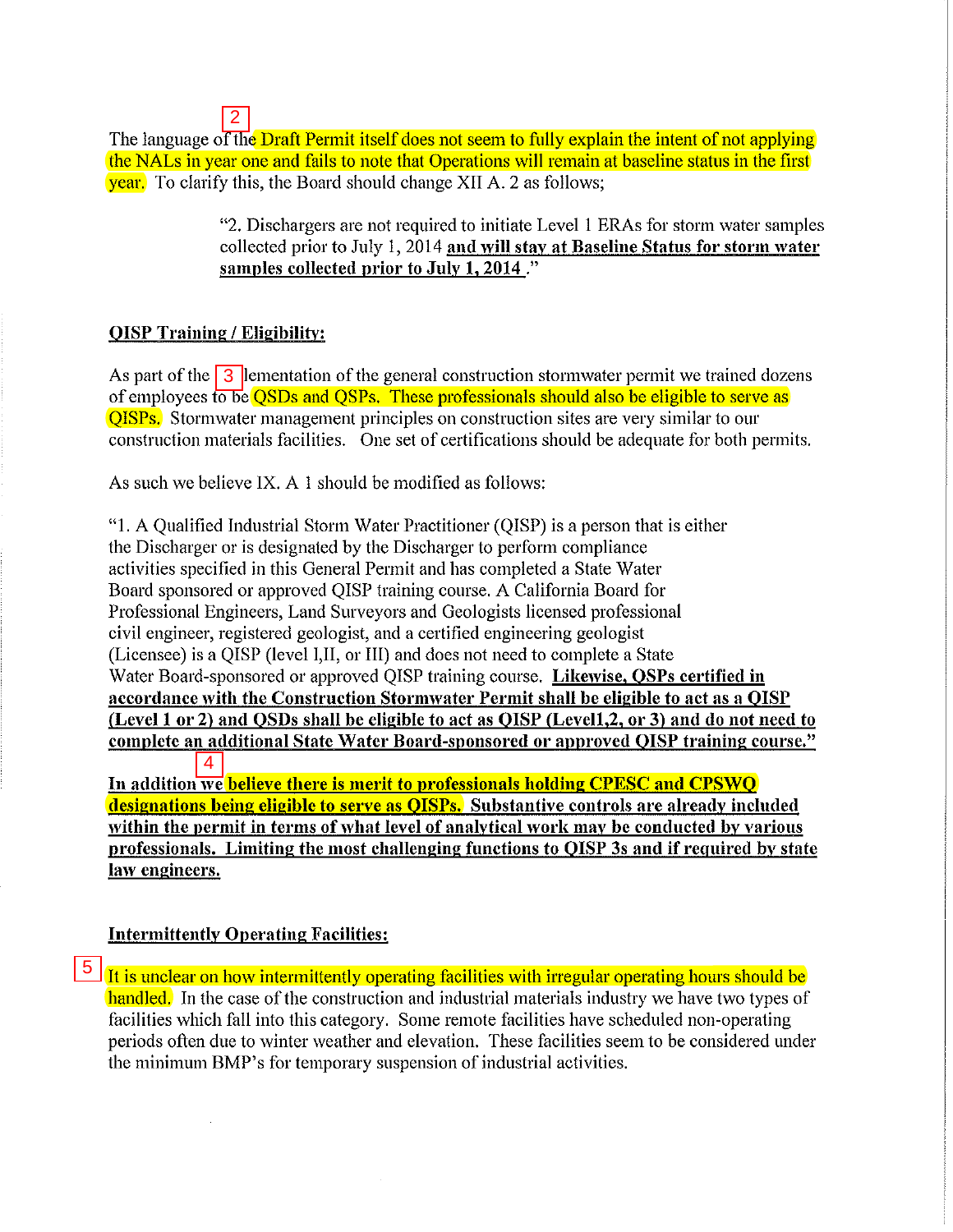Other facilities operate intermittently in response to market conditions. The operating hours during these periods are often dependent on the contract being serviced. Suspension of operations at these facilities may occur more than once in a year and also may stretch over months to even whole quarters. The definition of "scheduled facility operating hours" of these facilities should be clarified as follows:

### **Scheduled Facility Operating Hours**

The time periods when the facility is staffed to conduct any function related to industrial aetivity, but excluding time periods where only routine maintenance, emergency response, security, and/or janitorial services are performed. Scheduled Facility Operating Hours do not include period when there is a Temporary Suspension of Industrial Activities.

### Inactive Mine Site SWPPP and Annual Monitoring Report Development

We appreciate that the draft includes a similar exclusion from the monitoring and sampling requirements of the draft general permit as well as annual inspection frequency consistent with the federal MSGP. This is appropriate and warranted.

However, we disagree with the requirement within the draft permit that a California Licensed Civil Engineer can be the only person authorized to develop a SWPPP for these facilities. With the careful steps Board staff has taken within this draft permit to require training of QISPs as well as clarification within the permit (fact sheet and footnotes) that this draft has taken several steps to clarify California law in regards to certain necessary actions be conducted by California licensed civil engineers, and while we recognize that components of a SWPPP may require such services the entire SWPPP will not. 6<br>
However, v<br>
Civil Engin<br>
the careful<br>
well as clanded<br>
steps to clanded<br>
steps to clanded<br>
services the<br>
As such well<br>
H.G. 9 will<br>
9. SWPPP:<br>
Section XI<br>
Any portic<br>
California<br>
(Bus. & P)<br>
submit via<br>
In addition<br>
req

As such we would request that two sections be modified. Requested modifications of, Section II.G. 9 will be addressed first.

9. SWPPPs and Annual Monitoring Report for Inactive mining operations as described in Section XIII shall be prepared by a California licensed professional civil engineer QISP II or III. Any portions of the SWPPP that require hydrologic calculations shall be certified by a California licensed professional engineer in accordance with the Professional Engineers Act (Bus. & Prof. Code § 6700 et seq). The Discharger shall designate an LRP to certify and submit via SMARTS.

In addition, Table I and Table 2 Role Specific requirements should be modified to reflect this requested change.

### Inactive Mining Operation Certification

Our review of the Inactive Mine Operation Certification has led us to conclude that the incorrect party is currently identified as the party to certify the facility as an inactive mine. An engineer or QISP cannot certify that a site is inactive. The definition of inactive is: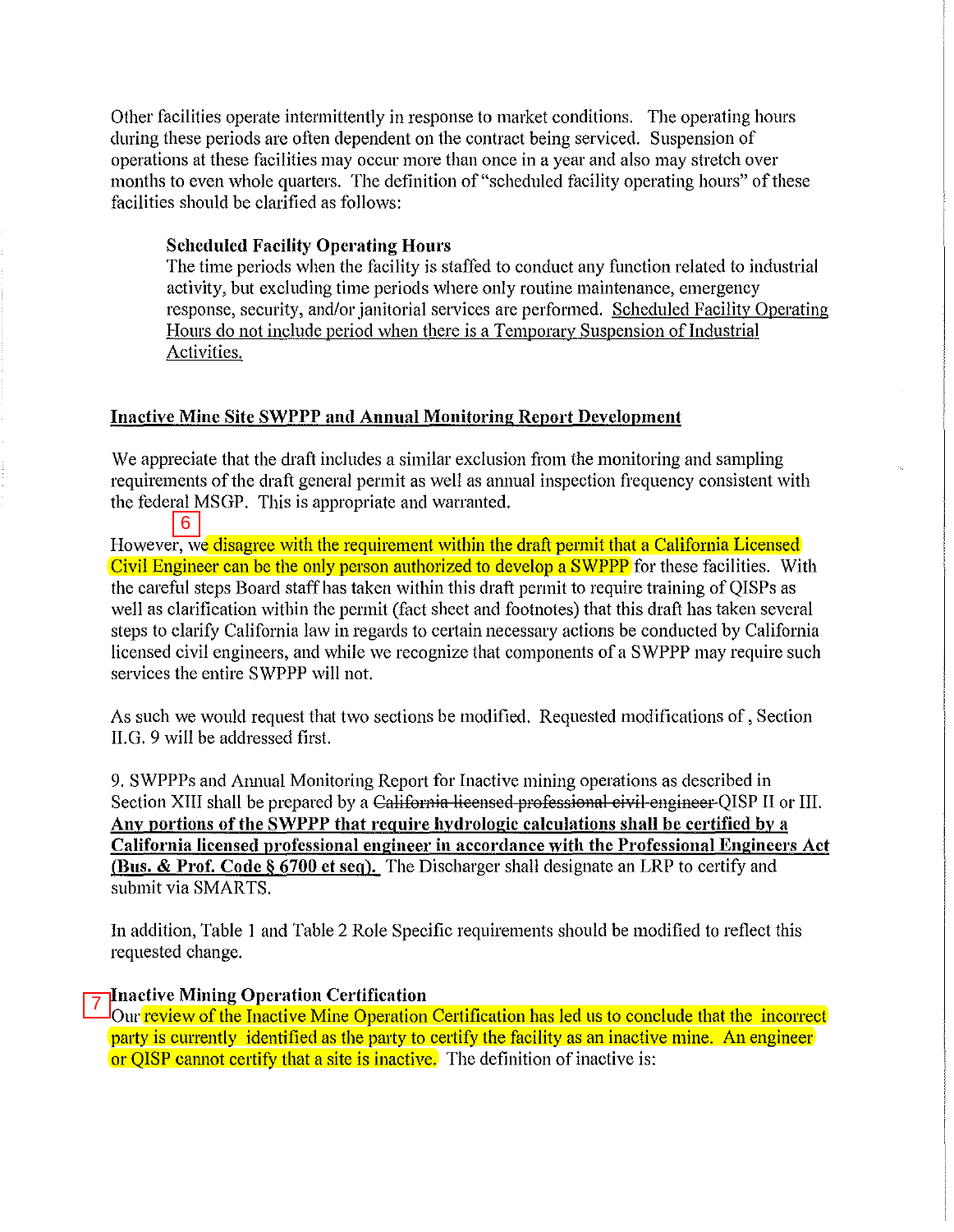"Inactive mining operations are mined sites where opemtions have discontinued and which have an identifiable owner. Inactive mining sites do not include sites where mining claims are being maintained prior to disturbances associated with the extraction,beneficiation, or processing of mined material; or sites where minimal activities are undertaken for the sole purpose of maintaining a mining claim."

Section II.G.9 which we requested be modified above specifies who may develop the SWPPP and Annual Monitoring report. Only the discharger would seem eligible to submit that a site is an inactive mining operation. We will note the specific reports created by the QISP are referenced as part of this action.

We therefore request that Section XIIl. A, be modified as follows:

"Inactive mining operations are defined in part 3 of Attachment A of this General Permit. Where implementing the monitoring requirements in this General Permit is impracticable, Dischargers who are responsible for inactive mining operations may, in lieu of complying with the General Permit requirements described in Section XIlI.B, obtain an Inactive Mining Operation Certification prepared by the discharger a California licensed professional civil engineer that:

I. A site-specific SWPPP has been prepared and is being implemented in accordance with the requirements of this General Permit; and 2. The facility is in compliance with this General Permit, except as provided in Section B."

In addition we request that section XIIl C. 3. Be modified as follows;

"The Inactive Mining Operation Certification shall be re-certified annually by a California licensed professional civil engineer the discharger and submitted with the Annual Report."

# Pre-Storm Visual Observation:

#### 8

The requirement for daily tracking of National Weather Service predictions is overly **burdensome and complex** for some facilities. We would suggest adding some additional flexibility to this section XI.A.2.d for operators as follows;

"d. Prior to an anticipated precipitation event, visual observations of all storm water drainage and containment areas shall be conducted to identify any spills, leaks, or improperly controlled pollutant sources, and appropriate BMPs must be implemented prior to rainfall. The visual observations are required during scheduled facility operating hours and are not required more than once within in any 44 30 day period. An anticipated precipitation event is any weather pattern that is forecasted by the National Weather Service Forecast Office to have a 50% or greater probability of producing precipitation in the facility 's weather zone. Dischargers shall ensure that a QISP or a specified member(s) of the pollution prevention team reviews precipitation forecast information from the National Weather Service Forecast Office (e.g., by entering the zip code of the project's location at http://www.srh.noaa.gov/forecast). The MIP will specify a timeframe within which the forecast will be checked and recordkeeping for